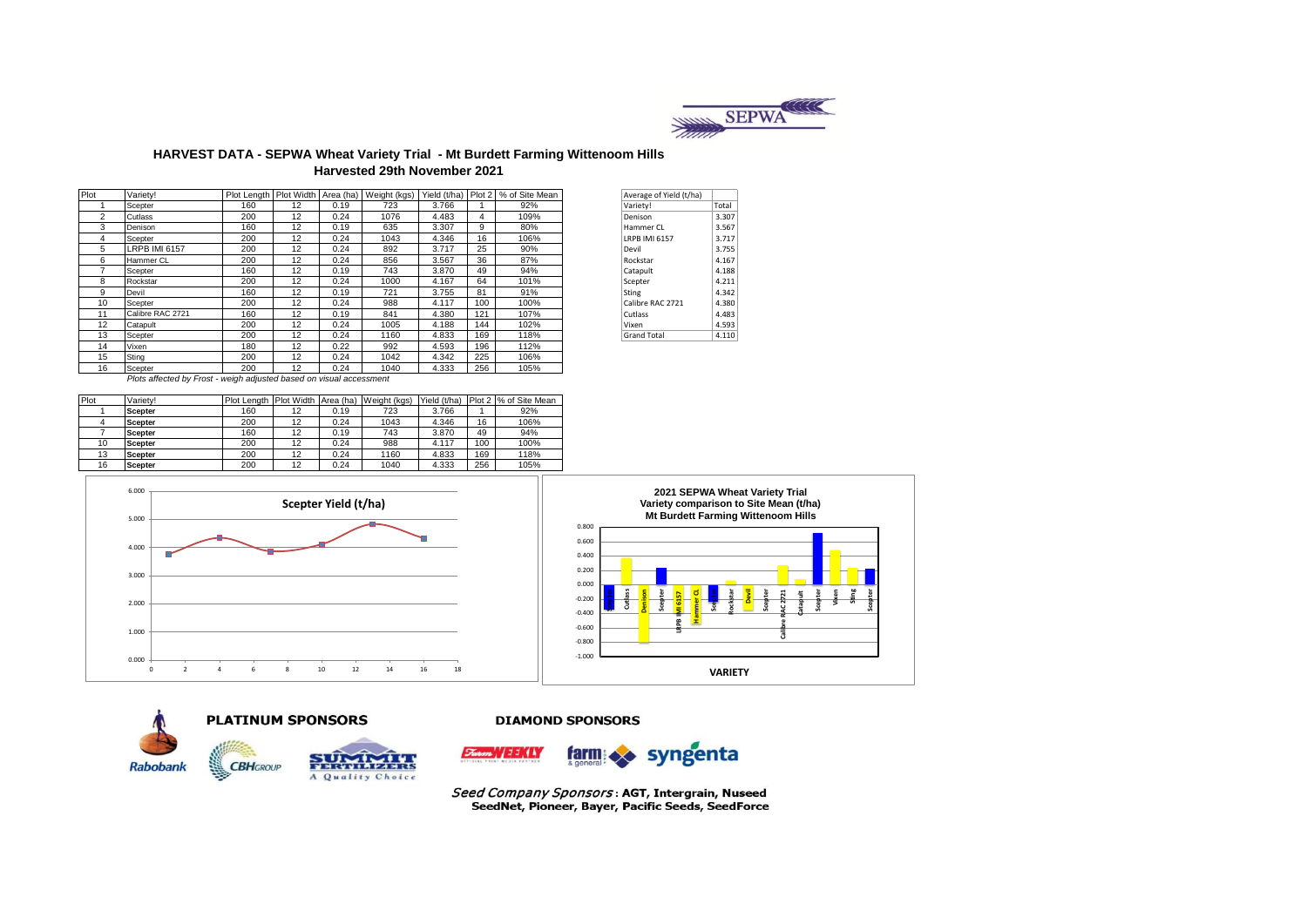



|                   |                                                                       | Yield  |                |       |
|-------------------|-----------------------------------------------------------------------|--------|----------------|-------|
| Plot              | Varietv!                                                              | (t/ha) | % of Site Mean |       |
| 1                 | <b>Scepter</b>                                                        | 3.766  | 92%            | Frost |
| $\overline{2}$    | Cutlass                                                               | 4.483  | 109%           |       |
| 3                 | Denison                                                               | 3.307  | 80%            | Frost |
| 4                 | <b>Scepter</b>                                                        | 4.346  | 106%           |       |
| 5                 | <b>LRPB IMI 6157</b>                                                  | 3.717  | 90%            |       |
| 6                 | Hammer CL                                                             | 3.567  | 87%            |       |
| 7                 | <b>Scepter</b>                                                        | 3.870  | 94%            | Frost |
| 8                 | Rockstar                                                              | 4.167  | 101%           |       |
| 9                 | Devil                                                                 | 3.755  | 91%            | Frost |
| 10                | <b>Scepter</b>                                                        | 4.117  | 100%           |       |
| 11                | Calibre RAC 2721                                                      | 4.380  | 107%           | Frost |
| $12 \overline{ }$ | Catapult                                                              | 4.188  | 102%           |       |
| 13                | <b>Scepter</b>                                                        | 4.833  | 118%           |       |
| 14                | Vixen                                                                 | 4.593  | 112%           |       |
| 15                | Sting                                                                 | 4.342  | 106%           |       |
| 16                | <b>Scepter</b>                                                        | 4.333  | 105%           |       |
|                   | ***Dlate official but Foret considerable and backed an identification |        |                |       |

*\*\*\*Plots affected by Frost - weigh adjusted based on visual accessment*

## **Site Details**

| <b>Soil Description:</b> |
|--------------------------|
| Date Sown:               |
| <b>Date Harvested</b>    |
| <b>Seeding Rate:</b>     |

Choic

#### **Plot Dimensions**

| Length (m) | Width (m) |       | Area (m2) Conversion Factor |
|------------|-----------|-------|-----------------------------|
| 200        | 12        | 0.192 | 5.21                        |



# **PLATINUM SPONSORS**



# **DIAMOND SPONSORS**





Seed Company Sponsors: AGT, Intergrain, Nuseed SeedNet, Pioneer, Bayer, Pacific Seeds, SeedForce



### **Statistical Analysis**

| <b>Soil Description:</b> | Loamy/Clay               | Site Mean (t/ha)                | 4.110           |
|--------------------------|--------------------------|---------------------------------|-----------------|
| Date Sown:               | Tuesday, 4 May 2021      | Probability                     | 0.485           |
| Date Harvested           | Monday, 29 November 2021 | Least significant difference 5% | 1.061           |
| Seeding Rate:            | 80 kg/ha                 | <b>CV %</b>                     | 8. <sup>4</sup> |